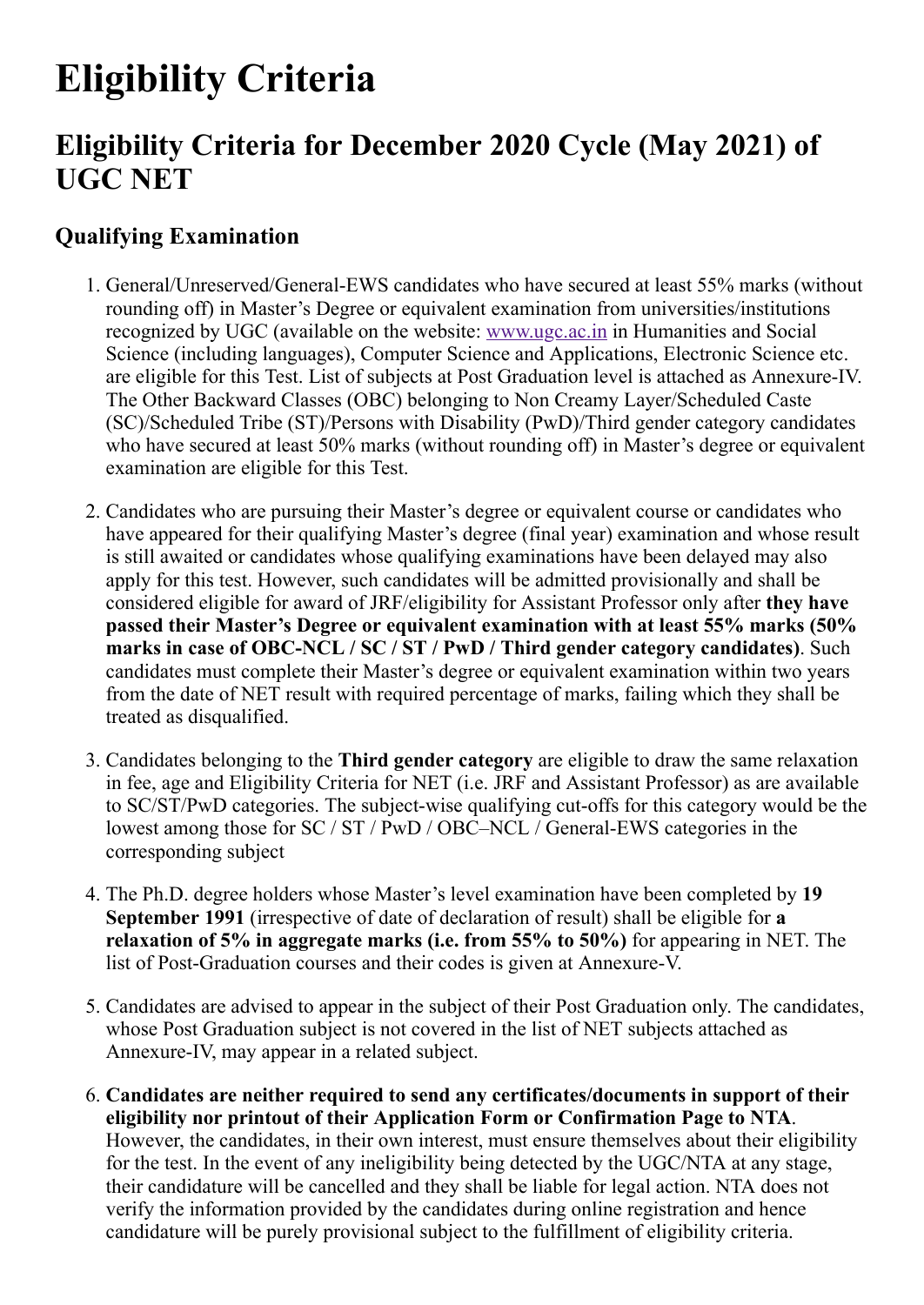7. Candidates with post-graduate diploma/certificate awarded by Indian University/ Institute or foreign degree/diploma/certificate awarded by the foreign University/ institute should in their own interest, ascertain the equivalence of their diploma/degree/ certificate with Master's degree of recognized Indian universities from Association of Indian Universities (AIU), New Delhi ([www.aiu.ac.in](http://www.aiu.ac.in/)).

#### **Instructions**

- 1. The eligibility for **'Assistant Professor'** or for **'Junior Research Fellowship and Assistant Professor'** will depend on the performance of the candidate in both the papers of UGC-NET in aggregate. However, **the candidates qualifying exclusively for Assistant Professor will not be considered for the award of JRF**. Candidates appearing in UGC-NET should thoughtfully select in the Application Form whether they are applying for 'Assistant Professor' or 'Junior Research Fellowship (JRF) and Assistant Professor'. Candidates who qualify the Test for eligibility for Assistant Professor will be governed by the rules and regulations for recruitment of Assistant Professor of the concerned Universities / Colleges / State governments, as the case may be.
- 2. The candidates who qualify for the award of **JRF** are eligible to pursue research in the subject of their post-graduation or in a related subject and are also eligible for Assistant Professor. The universities, institutions, IITs and other national organizations may select the JRF awardees for full time research work in accordance with the procedure prescribed by them.
- 3. **Junior Research Fellowship :** Candidates qualifying for the award of **JRF** will be eligible to receive fellowship of UGC under various schemes, subject to their finding placement in universities / IITs / Institutions. T**he validity period of the offer will be three years w.e.f. the date of issue of JRF Award Letter**. However, for those candidates who have already joined M. Phil. / Ph.D., the date of commencement of Fellowship shall be from the date of declaration of NET result or date of their joining, whichever is later
- 4. The National Fellowship for Scheduled Caste Students (NFSC), National Fellowship for Other Backward Classes (NFOBC) and the Maulana Azad National Fellowship for Minority Students (MANF) shall be governed by the guidelines available on the official websites of the concerned Ministries and/or the UGC.

### **Exemption (Eligibility for Assistant Professor)**

- 1. NET/SET/SLET shall remain the minimum eligibility condition for recruitment and appointment of Assistant Professors in Universities/Colleges/ Institutions. In this regard, exemption from NET/SET/SLET will be governed by UGC regulations and amendments notified in the Gazette of India from time to time.
- 2. The candidates who have passed the UGC/CSIR/ JRF examination prior to 1989 are also exempted from appearing in NET
- 3. For SET Candidates: The candidates who have cleared the States Eligibility Test (SET) accredited by UGC for Assistant Professor held prior to 1st June 2002, are exempted from appearing in NET, and are eligible to apply for Assistant Professor anywhere in India. For SET held from 1st June 2002 onward, the qualified candidates are eligible to apply for the post of Assistant Professor only in the universities/colleges situated in the State from where they have cleared their SET.